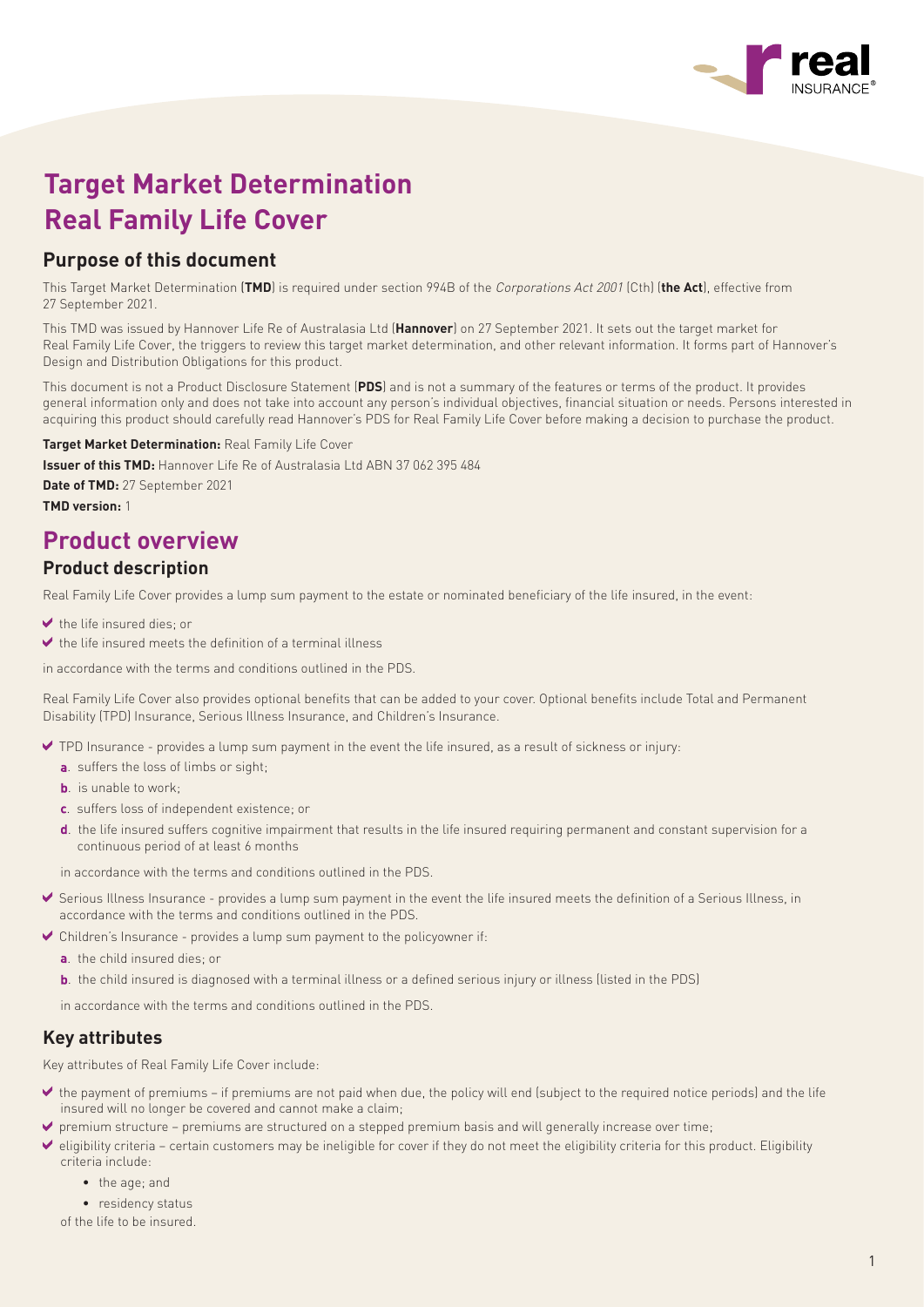For a full list of eligibility criteria, refer to the table below under 'Demographic and eligibility requirements'. Optional benefits have specific eligibility criteria, and you will need to qualify for the Life Insurance benefit in order to add any optional benefits;

- meeting severity and/or medical treatment requirements as part of the terminal illness or serious illness definitions;
- $\blacktriangleright$  the following key product exclusions apply and no cover would be available under the product if:
	- death as a result of suicide or self-inflicted injury occurring within 13 months following the commencement, reinstatement or increase of the insurance cover (but only to the extent of that increase);
	- for TPD Insurance Total and Permanent Disability is as a result of an injury caused or accelerated by an intentional act performed by the life insured, policyowner or person who will otherwise be entitled to all or part of the benefit amount;
	- for Serious Illness Insurance
		- a Serious Illness occurring as a result of an intentional self-inflicted bodily injury or attempted suicide within 13 months following the policy acceptance date, reinstatement date or increase of the insurance cover (but only to the extent of that increase);
		- the condition resulting in the claim first becomes apparent before the Serious Illness Insurance starts or during the first 3 months after the Serious Illness Insurance starts, is increased (only in respect of that increase), or is reinstated.
	- for Children's Insurance the child insured suffers a defined serious injury or illness as a result a congenital condition, an intentional act of the policyowner or person who will otherwise be entitled to all or part of the benefit amount or an injury which occurs or an illness which becomes apparent, before the Children's Insurance starts, or during the first 3 months after it starts or, if reinstated, the reinstatement date.
- $\blacktriangleright$  there are other exclusions applied to this insurance and these are detailed in the PDS;
- the underwriting process could result in an increase in the price of the product, limitations to the sum insured, special terms and conditions applied to cover, or a decline to offer cover.

Please refer to the PDS for further information about what Real Family Life Cover does and doesn't cover.

#### **How/why key product attributes make it likely that this product will meet the likely needs of customers in the target market**

Real Family Life Cover including the optional benefits TPD Insurance, and Serious Illness insurance, is designed to meet the likely objectives and needs of the target market to reduce the financial exposure of the life insured or their beneficiaries by providing payment in the event of their death, terminal illness, total and permanent disablement, or serious illness. Broadly, the target market comprises of those who have or expect to have outstanding financial commitments that will not be satisfied in the event of their own or another person's (i.e. the life insured's):

- $\vee$  death:
- $\blacktriangledown$  terminal illness:
- $\blacktriangleright$  total and permanent disablement; or
- suffering a serious illness

and who have a capacity to pay potentially variable premiums on an ongoing basis. As the product pays a lump sum for a covered event, it is therefore likely to meet the needs, or go towards meeting the needs, of those in the target market.

The Children's Insurance option is designed to meet the likely objective and need of the target market to reduce the exposure of the policyowner by providing payment in the event of the child's death, diagnosis of terminal illness or serious injury or illness. Broadly, the target market comprises of those who expect to have unforeseen/unplanned expenses or financial commitments as a result of a child's death, terminal illness or serious injury or illness that will not be able to be satisfied with funds readily available or will leave the policyholder out of pocket. As the product pays a lump sum on death or diagnosis of terminal illness or serious injury or illness, it is therefore likely to meet the needs, or go towards meeting the needs, of those in the target market.

## **Description of the target market**

### **Likely objectives, financial situation and needs of customers in the target market**

The objective of customers in the target market is to reduce their exposure to the following financial situations:

- the customer (either the policyowner or the life insured) has (or envisages that in future they will or may have) outstanding financial or financial-in-kind commitments that will not be satisfied by their estate in the event of their death, terminal illness, or by choosing to add Serious Illness Insurance, the diagnosis of a serious illness, such as (but not limited to):
	- financial commitments to dependents such as spouse or children;
	- mortgage and other debt servicing costs, final expenses, education expenses;
	- medical costs, transportation and accommodation costs, and personal and palliative care; and/or
	- commitments ensuring that their business continues with less financial disruption upon the loss of a key person, or to ensure business succession.

By choosing to add optional TPD Insurance, the objective of customers in the target market is to reduce their exposure to the following financial situation:

- the customer (either the policyowner or the life insured) has (or envisages that in the future they will or may have) outstanding financial or financial-in-kind commitments that will not be able to be satisfied should they as a result of sickness or injury:
- suffer the loss of limbs or sight;
- $\blacktriangleright$  is unable to work;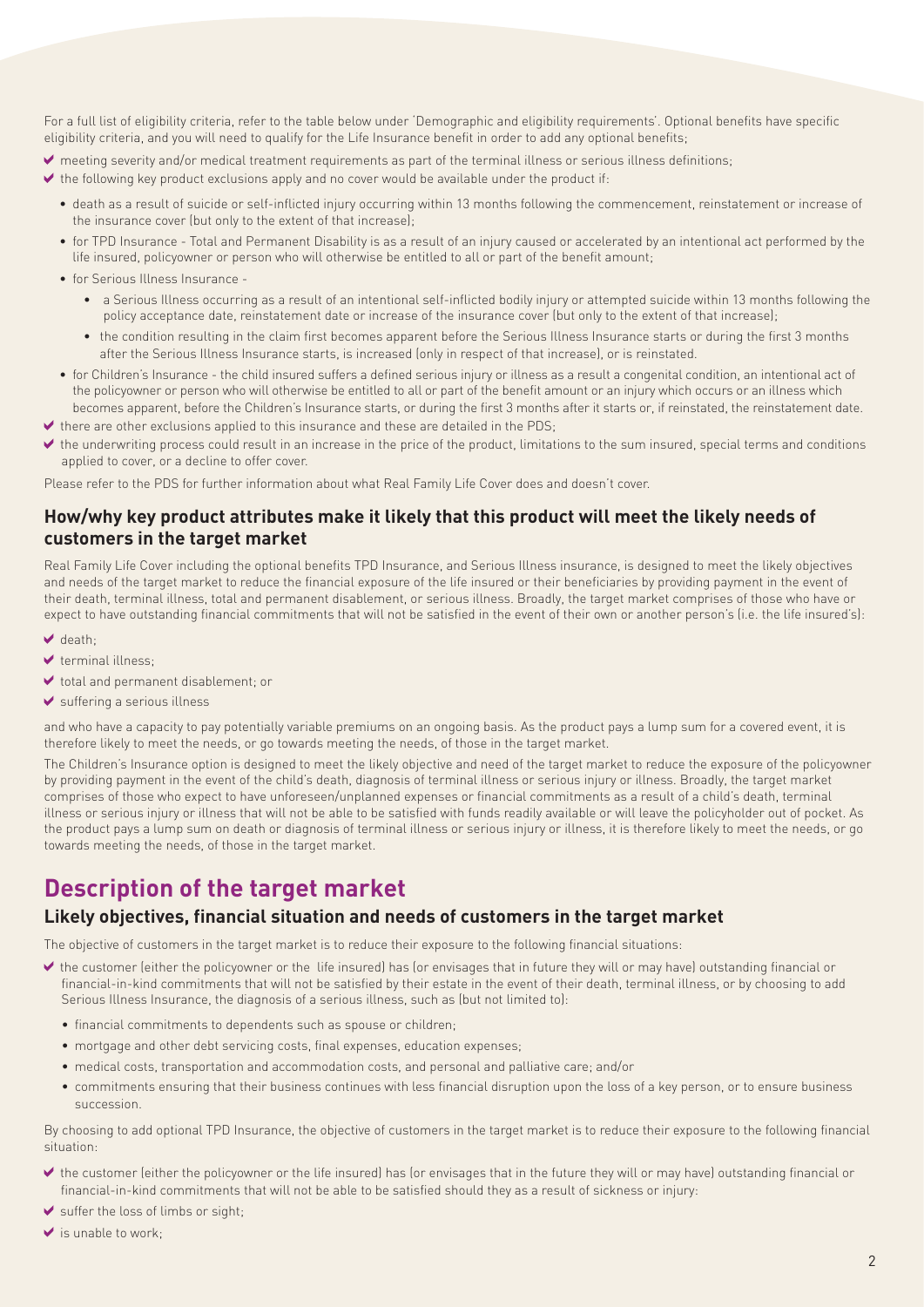- $\blacktriangleright$  suffers the loss of independent existence; and/or
- the life insured suffers cognitive impairment that results in the life insured requiring permanent and constant supervision for a continuous period of at least 6 months.

These financial or financial-in-kind commitments include, but are not limited to mortgage and other debt servicing costs, income or revenue replacement, medical and rehabilitation costs, transportation and accommodation costs, personal care and palliative care, business commitments and/or business succession funding costs.

By choosing to add Children's Insurance, the objective of customers in the target market is to reduce their exposure to the following financial situations:

 the customer (either the policyowner or the life insured) envisages that should the insured event occur they will or may have outstanding financial or financial-in-kind commitments that will not be able to be satisfied in the event of a child's death, terminal illness or serious injury or illness such as (but not limited to): medical costs, transportation and accommodation costs, or lost income from time away from work.

### **Financial situation of customers in the target market**

A customer who:

- $\blacktriangleright$  is earning income;
- $\blacktriangleright$  has personal savings;
- has retirement income e.g. superannuation; or
- $\blacktriangleright$  otherwise has financial capacity (e.g. family or other relationships)

to pay premiums (which will increase over time) in accordance with the stepped premium structure to retain the product for the extended period of time which it is intended to be held.

#### **Demographic and eligibility requirements**

The information below shows the demographic and eligibility requirements of the target market for Real Family Life Cover.

| <b>Cover type</b>                          | <b>Residency status</b> | Age (when you<br>purchase the cover) | <b>Employment status</b>              | <b>Other</b>                                                                                                 |
|--------------------------------------------|-------------------------|--------------------------------------|---------------------------------------|--------------------------------------------------------------------------------------------------------------|
| <b>Life Insurance</b>                      | Australian residents    | $18 - 64$                            | N/A                                   | Customers who meet<br>the health and lifestyle<br>criteria during the<br>underwriting application<br>process |
| <b>TPD Insurance</b>                       |                         | $18 - 59$                            | Working at least 20 hours<br>per week |                                                                                                              |
| <b>Serious Illness</b><br><b>Insurance</b> |                         |                                      | N/A                                   |                                                                                                              |
| <b>Children's Cover -</b><br>life insured  |                         | $2 - 17$                             | N/A                                   | Dependant of the<br>policyowner                                                                              |
| <b>Children's Cover -</b><br>policyowner   |                         | $18 - 64$                            | N/A                                   | Parent or legal guardian<br>of the child to be insured                                                       |

For example, the following groups are outside the target market for this product:

- ◆ All cover types:
	- residency status not an Australian resident; or
	- customers who do not meet the health and lifestyle criteria during the underwriting application process.
- Life Insurance:
	- age 65 and older.
- Optional TPD Insurance:
	- age 60 and over; or
	- employment status unemployed or working less than 20 hours per week.
- ◆ Optional Serious Illness Insurance
	- age 60 and over.
- Optional Children's Insurance:
	- children aged under 2 or over 17; or
	- not a dependant of the policyowner.

This product would not be appropriate for customers who do not meet our underwriting requirements. This product is not appropriate for customers who are unable or unwilling to participate in the underwriting process, or who may require personal advice during the underwriting process.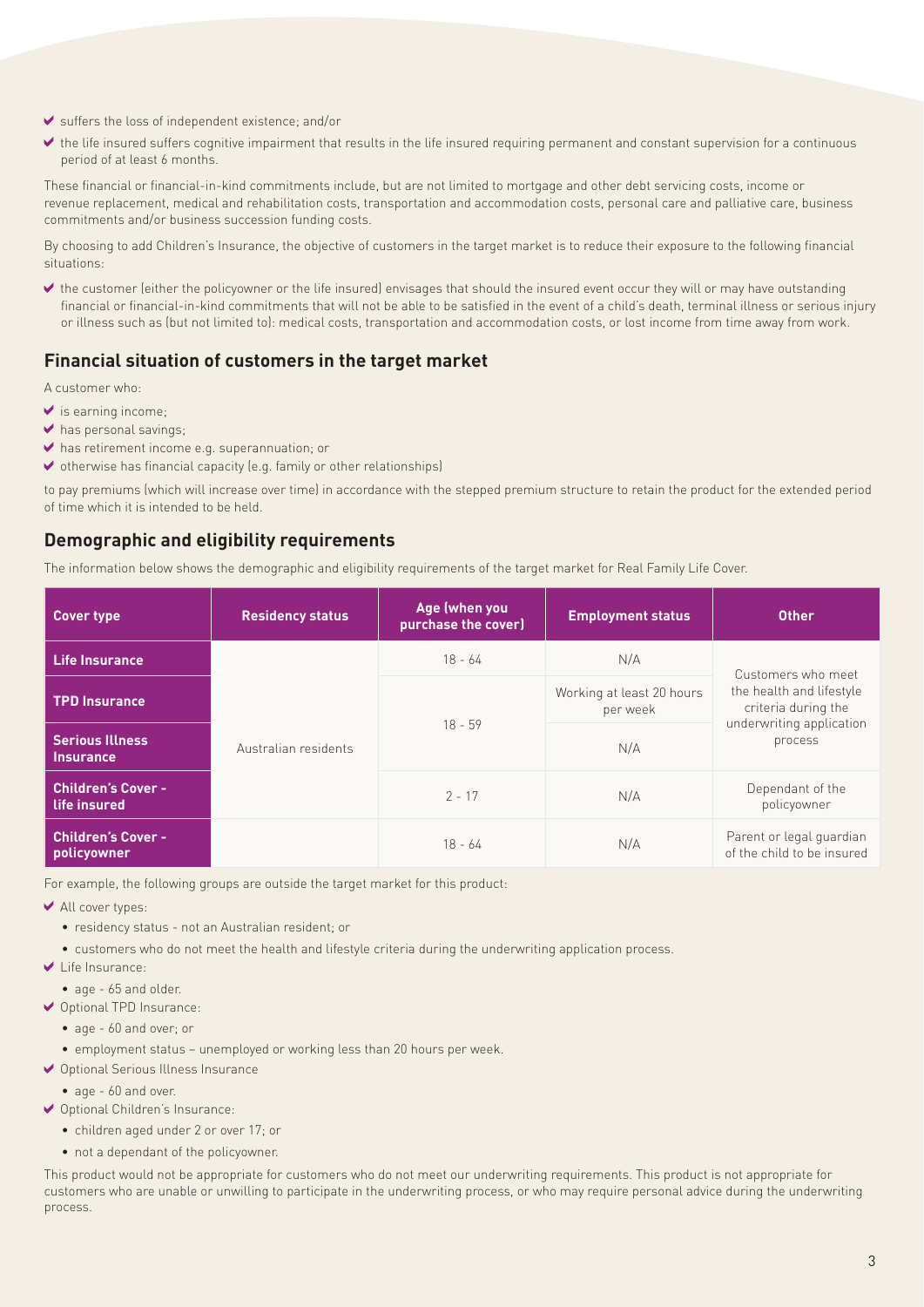## **Distribution conditions**

#### **In accordance with the obligations outlined under Part 7.8A of the Corporations Act (product design and distribution obligations):**

- this product is authorised for distribution only by Greenstone Financial Services Pty Ltd (**GFS**) and cannot be purchased directly from Hannover;
- this product may only be distributed to customers under General Advice. No Personal Advice is to be provided to a customer at any point in the distribution process;
- GFS should not sell this product to a customer where the Policy will never respond due to any specific exclusions (including health and life events) built into the product;
- GFS should not sell to a customer who does not satisfy the demographic factors of customers in the target market; and
- GFS must provide a customer with a copy of the PDS.

#### **The following distribution conditions and restrictions make it more likely that the customers who acquire the product are in the target market:**

- call centre distribution must be undertaken in accordance with authorised call scripts and processes.
- customers must undergo the underwriting process and satisfy the health and lifestyle criteria during the underwriting process.

## **Review triggers, and information to assess whether a review trigger has occurred**

| <b>Review triggers</b>                                                                                                                                                                                                                                                                                                                                                                    | Information needed to enable Hannover to assess if the<br>review trigger has occurred                                                                                                                                               |
|-------------------------------------------------------------------------------------------------------------------------------------------------------------------------------------------------------------------------------------------------------------------------------------------------------------------------------------------------------------------------------------------|-------------------------------------------------------------------------------------------------------------------------------------------------------------------------------------------------------------------------------------|
| <b>Review trigger 1:</b><br>The commencement of a significant change in law that<br>materially affects the product design or distribution of the<br>product or class of products that includes this product.                                                                                                                                                                              | Hannover will monitor relevant regulations, legislation and/<br>or ASIC instruments relating to the change in law during the<br>review period.                                                                                      |
| <b>Review trigger 2:</b><br>The use of Product Intervention Powers in relation to the<br>distribution or design of this product where the product issuer<br>considers this reasonably suggests that this TMD is no longer<br>appropriate.                                                                                                                                                 | Hannover will monitor the use of Product Intervention Powers<br>in relation to the distribution or design of this product where<br>the product issuer considers this reasonably suggests that this<br>TMD is no longer appropriate. |
| <b>Review trigger 3:</b><br>Product performance is materially inconsistent with<br>Hannover's expectations having regard to:<br>$\vee$ claim ratios:<br>$\blacktriangleright$ the volume of paid, denied and withdrawn claims;<br>$\blacktriangleright$ the volume of policies sold;<br>↓ the volume of applications declined at underwriting; and<br>policy lapse or cancellation rates. | Hannover will monitor the expected and actual number of the<br>product performance metrics during the review period.                                                                                                                |
| <b>Review trigger 4:</b><br>Significant or unexpectedly high number of complaints<br>regarding product design, product availability, claims and any<br>distribution condition that would reasonably suggest that this<br>TMD is no longer appropriate.                                                                                                                                    | Complaints and the nature of the complaints regarding<br>product design, product availability, claims and any distribution<br>condition.                                                                                            |
| <b>Review trigger 5:</b><br>Hannover determines that a significant dealing in the product<br>outside the target market (except for an excluded dealing) has<br>occurred.                                                                                                                                                                                                                  | A significant dealing in the product which either GFS or<br>Hannover becomes aware is not consistent with the TMD<br>(within 10 business days of becoming aware of the dealing).                                                    |